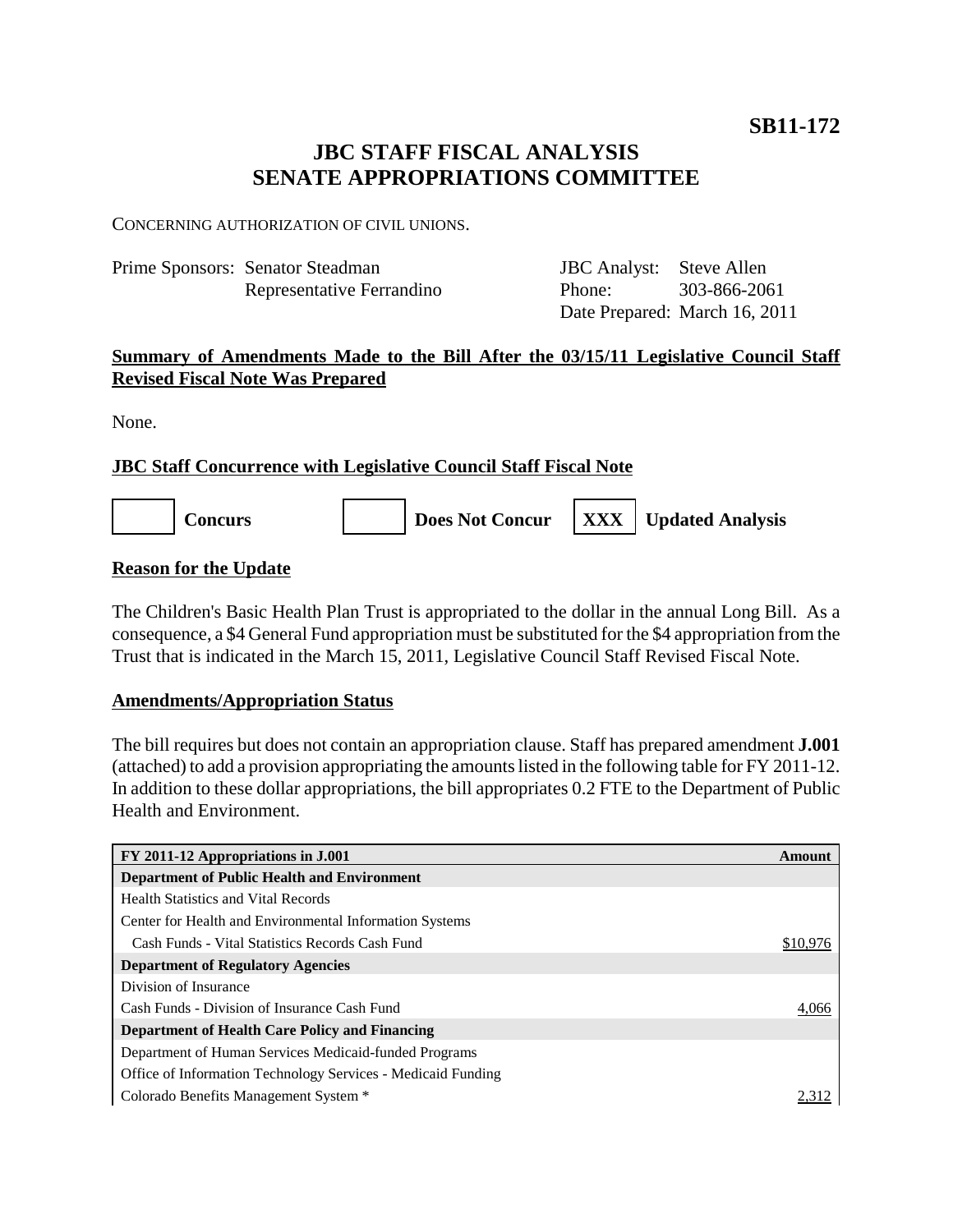| FY 2011-12 Appropriations in J.001                                                                        | <b>Amount</b> |
|-----------------------------------------------------------------------------------------------------------|---------------|
| General Fund                                                                                              | 1,152         |
| Cash Funds - Old Age Pension Cash Fund                                                                    | 5             |
| Cash Funds - Children's Basic Health Plan Trust (Indicated in the Fiscal Note but not appropriated here.) | 0             |
| <b>Federal Funds</b>                                                                                      | 1,155         |
| <b>Department of Human Services</b>                                                                       |               |
| Office of Information Technology Services                                                                 |               |
| Health Information Management System Office of Information Technology, Colorado Benefits                  |               |
| Management System **                                                                                      | 6,242         |
| General Fund                                                                                              | 1,532         |
| Cash Funds - Old Age Pension Cash Fund                                                                    | 290           |
| Reappropriated Funds from the Department. of Health Care Policy and Financing (from * above)              | 2,312         |
| <b>Federal Funds</b>                                                                                      | 2,108         |
| <b>Governor - Lieutenant Governor - State Planning and Budgeting</b>                                      |               |
| Office of Information Technology                                                                          |               |
| <b>Statewide Information Technology Services</b>                                                          |               |
| Colorado Benefits Management System                                                                       |               |
| Reappropriated Funds from the Department of Human Services (from ** above)                                | 6,242         |
|                                                                                                           |               |
| <b>TOTAL - All Departments</b>                                                                            | 29,838        |
| General Fund                                                                                              | 2,684         |
| Cash Funds                                                                                                | 15,337        |
| <b>Reappropriated Funds</b>                                                                               | 8,554         |
| <b>Federal Funds</b>                                                                                      | 3,263         |

In total this appropriation agrees with the appropriation presented in the March 15, 2011, Legislative Council Staff Revised Fiscal Note, but the distribution of funds differs by \$4. The Fiscal Note states that \$4 should be appropriated from the Children's Basic Health Plan Trust to the Department of Health Care Policy and Financing. Because the Trust is appropriated to the dollar in the annual Long Bill, it can provide nothing for this bill. As a consequence, staff has substituted a \$4 General Fund appropriation for the \$4 appropriation from the Trust.

### **Bill Sponsor Amendments**

Sponsor amendment **J.002** (attached) delays the implementation of the bill's life and health insurance provisions until January 1, 2012. The introduced bill states that a member of a civil union may be considered a dependent for life insurance or health care coverage. Normally the Division of Insurance at the Department of Regulatory Agencies reviews forms submitted by insurance companies in January, i.e. once per year. The introduced bill's effective date of September 1, 2011, requires an out-of-cycle review, which would cost \$4,066. By delaying the health and life insurance provisions until January 1, 2012, Amendment J.002 eliminates the need for this review and thus eliminates the cost to the Division of Insurance. The amendment also contains an appropriation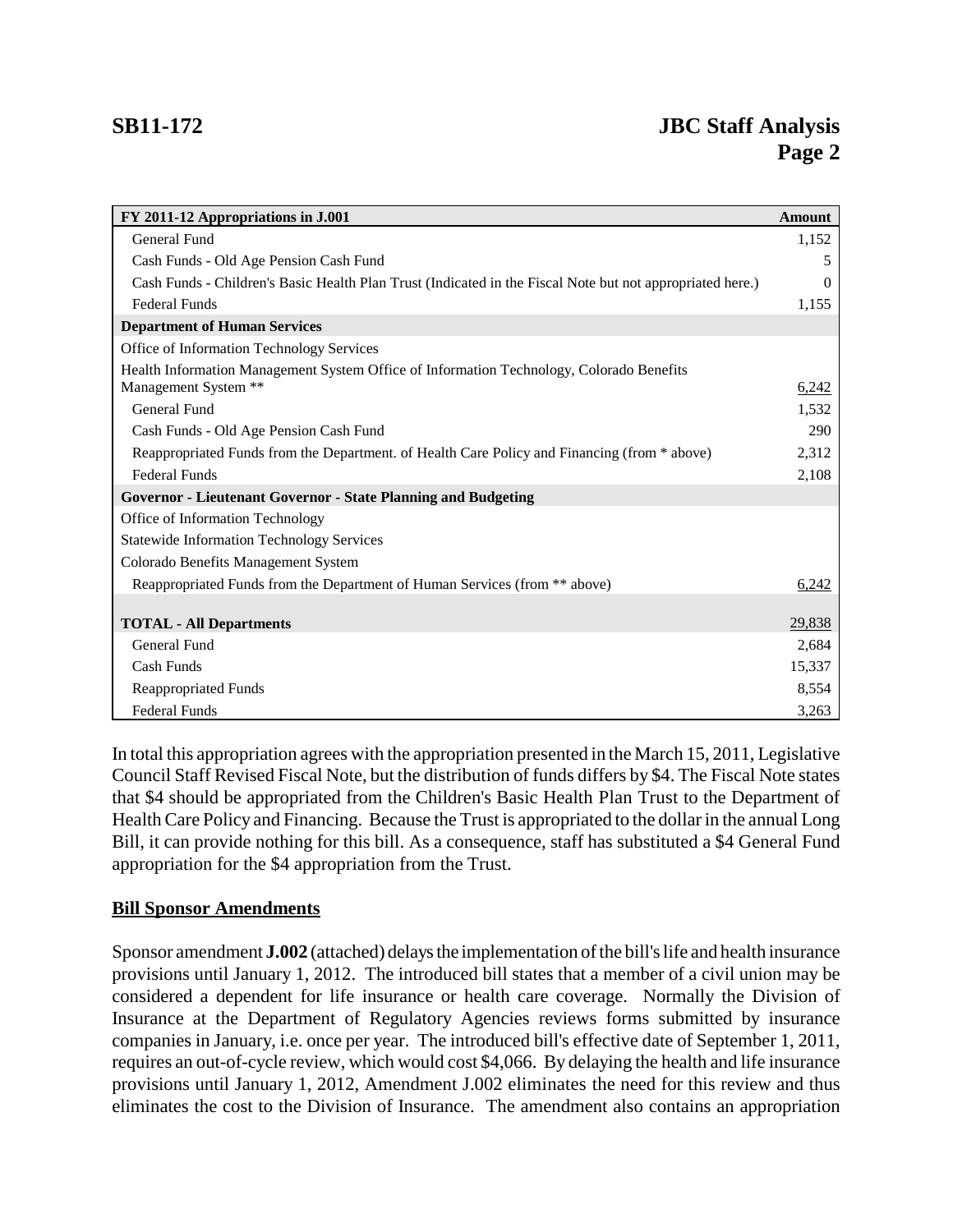clause that appropriates 0.2 FTE to the Department of Public Health and Environment and makes the appropriations listed in the table below for FY 2011-12 (the same as in J.001, except for the elimination of the \$4,066 appropriation to the Division of Insurance).

# **If the Committee adopts amendment J.002, amendment J.001 should not be adopted.**

| FY 2011-12 Appropriations in J.002                                                                        |          |  |
|-----------------------------------------------------------------------------------------------------------|----------|--|
| <b>Department of Public Health and Environment</b>                                                        |          |  |
| <b>Health Statistics and Vital Records</b>                                                                |          |  |
| Center for Health and Environmental Information Systems                                                   |          |  |
| Cash Funds - Vital Statistics Records Cash Fund                                                           | \$10,976 |  |
| <b>Department of Health Care Policy and Financing</b>                                                     |          |  |
| Department of Human Services Medicaid-funded Programs                                                     |          |  |
| Office of Information Technology Services - Medicaid Funding                                              |          |  |
| Colorado Benefits Management System *                                                                     | 2,312    |  |
| <b>General Fund</b>                                                                                       | 1,152    |  |
| Cash Funds - Old Age Pension Cash Fund                                                                    | 5        |  |
| Cash Funds - Children's Basic Health Plan Trust (Indicated in the Fiscal Note but not appropriated here.) | $\Omega$ |  |
| <b>Federal Funds</b>                                                                                      | 1,155    |  |
| <b>Department of Human Services</b>                                                                       |          |  |
| Office of Information Technology Services                                                                 |          |  |
| Health Information Management System Office of Information Technology, Colorado Benefits                  |          |  |
| Management System **                                                                                      | 6,242    |  |
| General Fund                                                                                              | 1,532    |  |
| Cash Funds - Old Age Pension Cash Fund                                                                    | 290      |  |
| Reappropriated Funds from the Department. of Health Care Policy and Financing (from * above)              | 2,312    |  |
| <b>Federal Funds</b>                                                                                      | 2,108    |  |
| <b>Governor - Lieutenant Governor - State Planning and Budgeting</b>                                      |          |  |
| Office of Information Technology                                                                          |          |  |
| <b>Statewide Information Technology Services</b>                                                          |          |  |
| Colorado Benefits Management System                                                                       |          |  |
| Reappropriated Funds from the Department of Human Services (from ** above)                                | 6,242    |  |
|                                                                                                           |          |  |
| <b>TOTAL - All Departments</b>                                                                            | 25,772   |  |
| General Fund                                                                                              | 2,684    |  |
| Cash Funds                                                                                                | 11,271   |  |
| <b>Reappropriated Funds</b>                                                                               | 8,554    |  |
| <b>Federal Funds</b>                                                                                      | 3,263    |  |